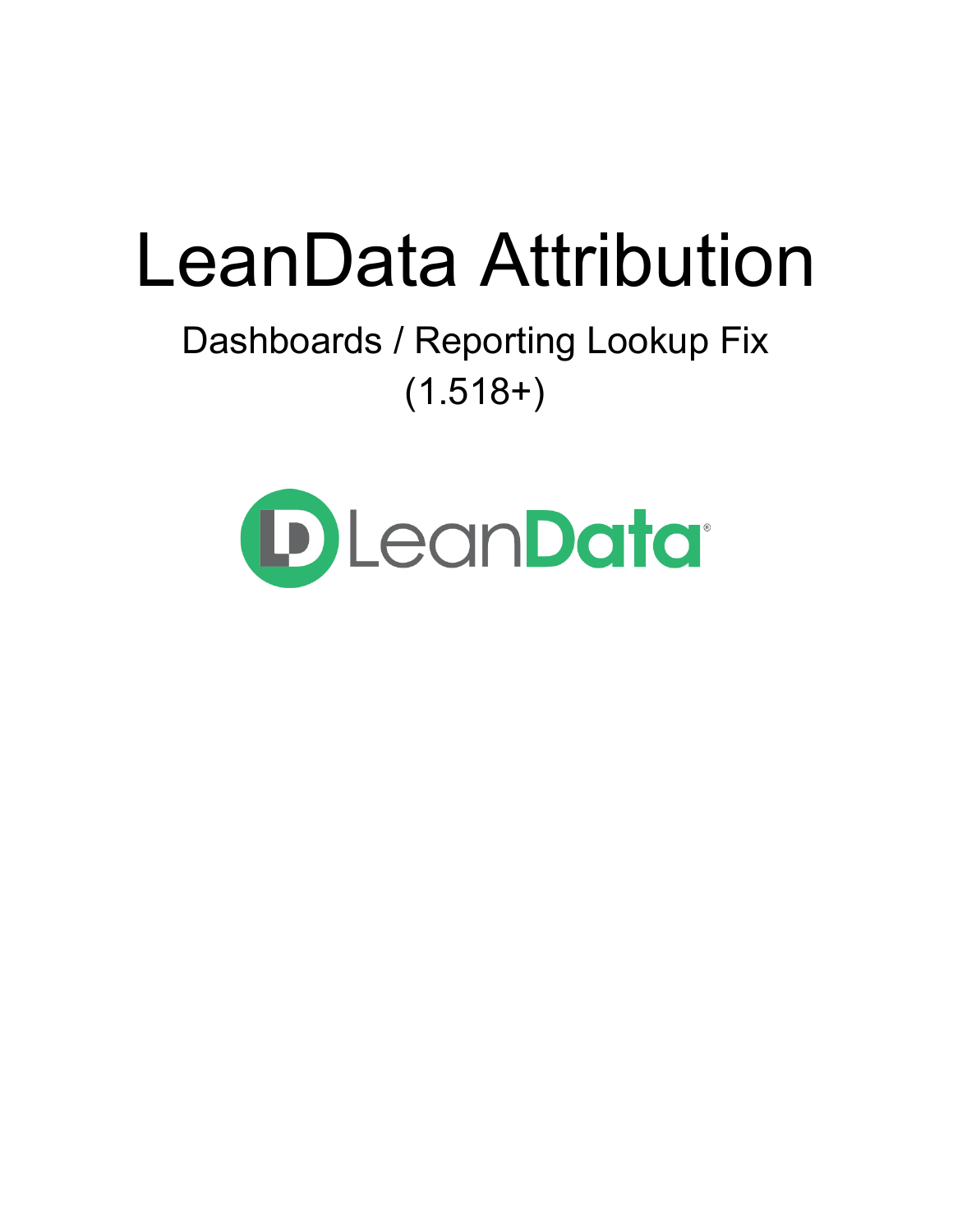

| <b>Context</b>                                     | $\mathbf{2}$ |
|----------------------------------------------------|--------------|
| <b>Identifying Impacted Dashboards</b>             | $\mathbf{3}$ |
| <b>Accessing your LeanData Attribution Reports</b> | 3            |
| <b>Standard Reports to be Updated</b>              | 3            |
| <b>Marketing Attribution by Won Opportunity</b>    | 3            |
| <b>Generated Pipeline by Campaign Type</b>         | 3            |
| <b>Marketing Attribution by Campaign</b>           | 4            |

© 2020 LeanData Inc. All rights reserved. LeanData is a registered trademark.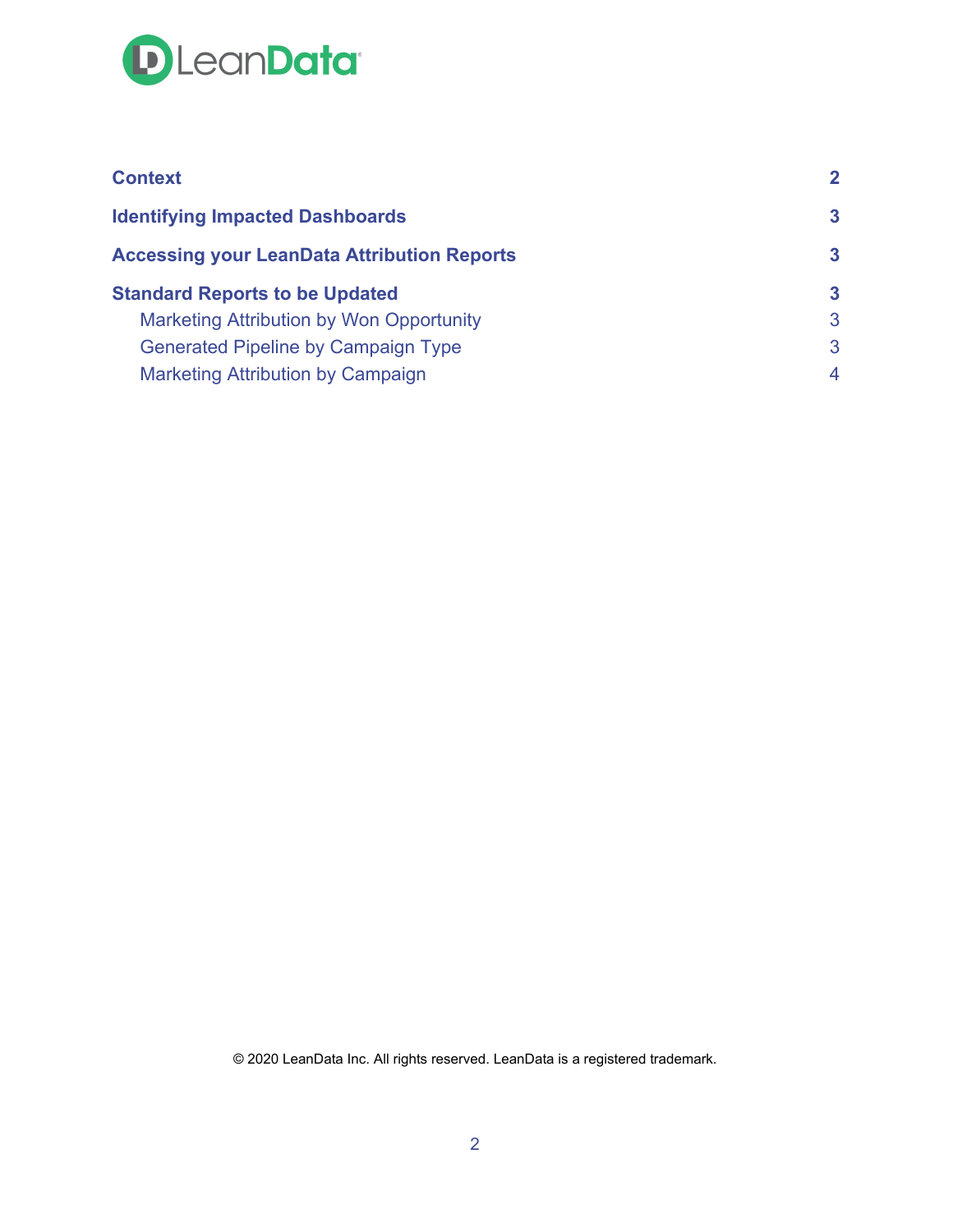

## **Context**

As part of our larger effort to optimize your Attribution runs, we have replaced the Marketing Touch object's Opportunity & Campaign Master-Detail relationships with new Lookup relationships (Related\_Campaign\_c and Related\_Opportunity\_c). Now, Attribution will run without locking any of your Opportunity or Campaign records. Furthermore, your run will no longer block any other processes in your Salesforce environment.

As part of this improvement, our standard report types have been modified to include our new lookups since they are part of our managed package.These lookups and their fields have replaced some of the older fields in our report types. As a result, some of the groupings in your standard reports are no longer present.

Our standard LeanData Attribution reports, standard dashboards, and any custom dashboards built off standard reports will need to be modified to include your desired fields. For example, if you are already grouping a report on the the Opportunity Created Date field, you will need to modify the report to group on the *Related* Opportunity Created Date field.

#### **Please use the below guide to quickly modify your standard LeanData Attribution reports. We have identified 3 standard Marketing Touch reports that require modification.**

- 1. Marketing Attribution by Won Opportunity
- 2. Generated Pipeline by Campaign Type
- 3. Marketing Attribution by Campaign

If you are using any other standard Marketing Touch reports in your dashboards, please visit the source report and group the report by the appropriate Related Opportunity or Related Campaign field.

*Please Note: Custom report types are not impacted by this change. LeanData Attribution contains new lookups, but we are populating your fields in your custom report type.*

## <span id="page-2-0"></span>Identifying Impacted Dashboards

- Any impacted dashboard component will have the following text in red:
	- $\circ$  "Error: This report cannot be used as the source for this component. If it is a summary or matrix report, add one or more groupings in the report. If it is a tabular report with a row limit, specify the Dashboard Settings in the report"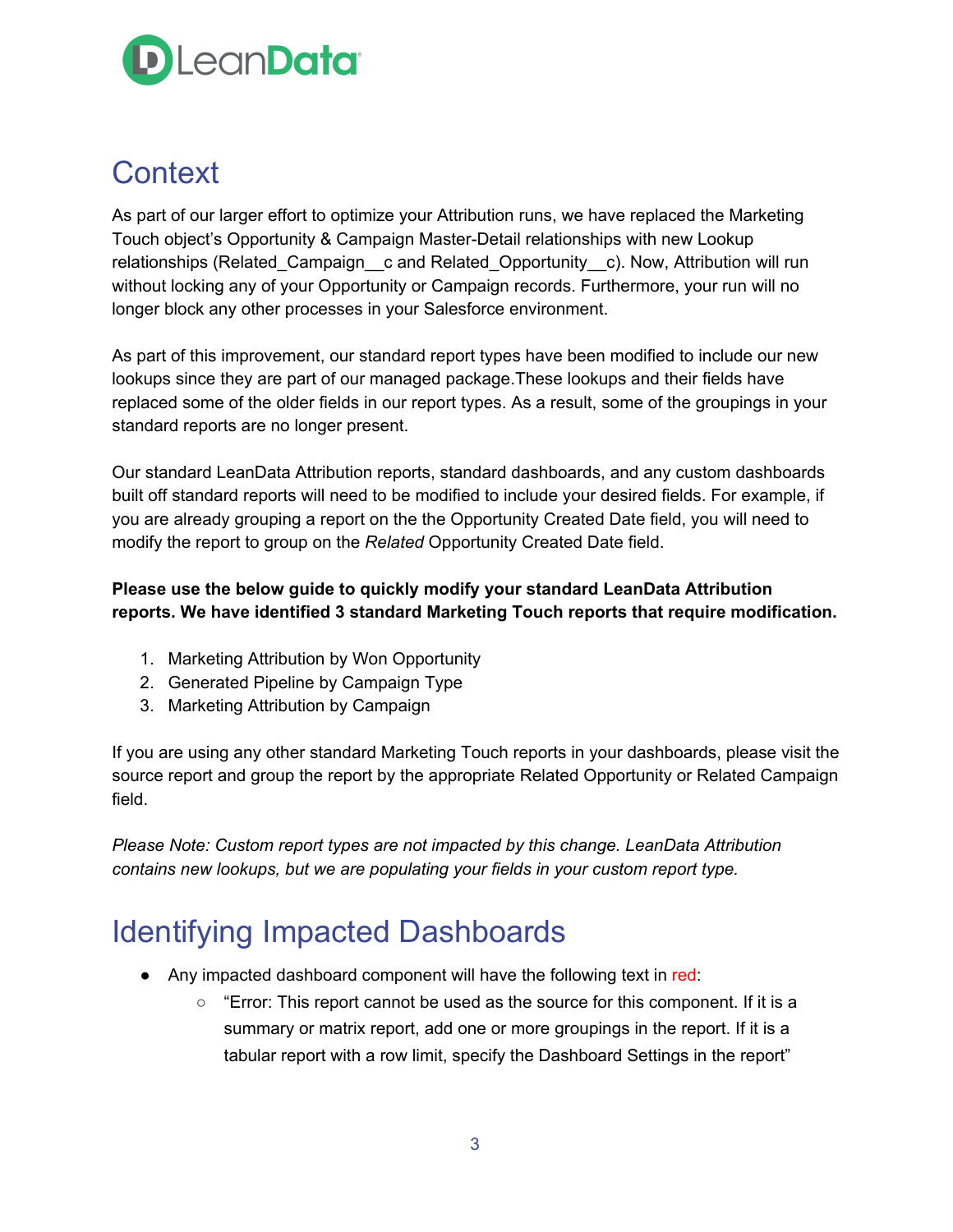

● If this is the case, please visit the source report and group by the correct Related Campaign or Related Opportunity field.

## <span id="page-3-0"></span>Accessing your LeanData Attribution Reports

- Navigate to Dashboards in Salesforce Sales Cloud
- In the QuickFind bar, search LeanData Marketing Attribution Dashboard

### <span id="page-3-1"></span>Standard Reports to be Updated

#### <span id="page-3-2"></span>Marketing Attribution by Won Opportunity

- 1. Navigate to the Marketing Attribution by Won Opportunity report
- 2. Select Customize
- 3. Group By Related Opportunity: Opportunity Name
- 4. Sort By Related Opportunity: Opportunity Name descending
- 5. Save Report
- 6. Navigate back to your Marketing Attribution Dashboard
- 7. Refresh the dashboard

#### <span id="page-3-3"></span>Generated Pipeline by Campaign Type

- 1. Navigate to the Generated Pipeline by Campaign Type report
- 2. Select Customize
- 3. Group By Related Opportunity: Created Date
- 4. Group Dates By (dropdown on the Related Opportunity Created Date field): Fiscal **Quarter**
- 5. Save Report
- 6. Navigate back to your Marketing Attribution Dashboard
- 7. Select Edit
- 8. Within the FT Attribution Generated by Channel section, select the wrench icon (Edit Attributes)
- 9. Navigate to the Component Data tab
- 10. In the X axis dropdown, select Related Opportunity: Created Date
- 11. Click OK
- 12. Refresh the dashboard